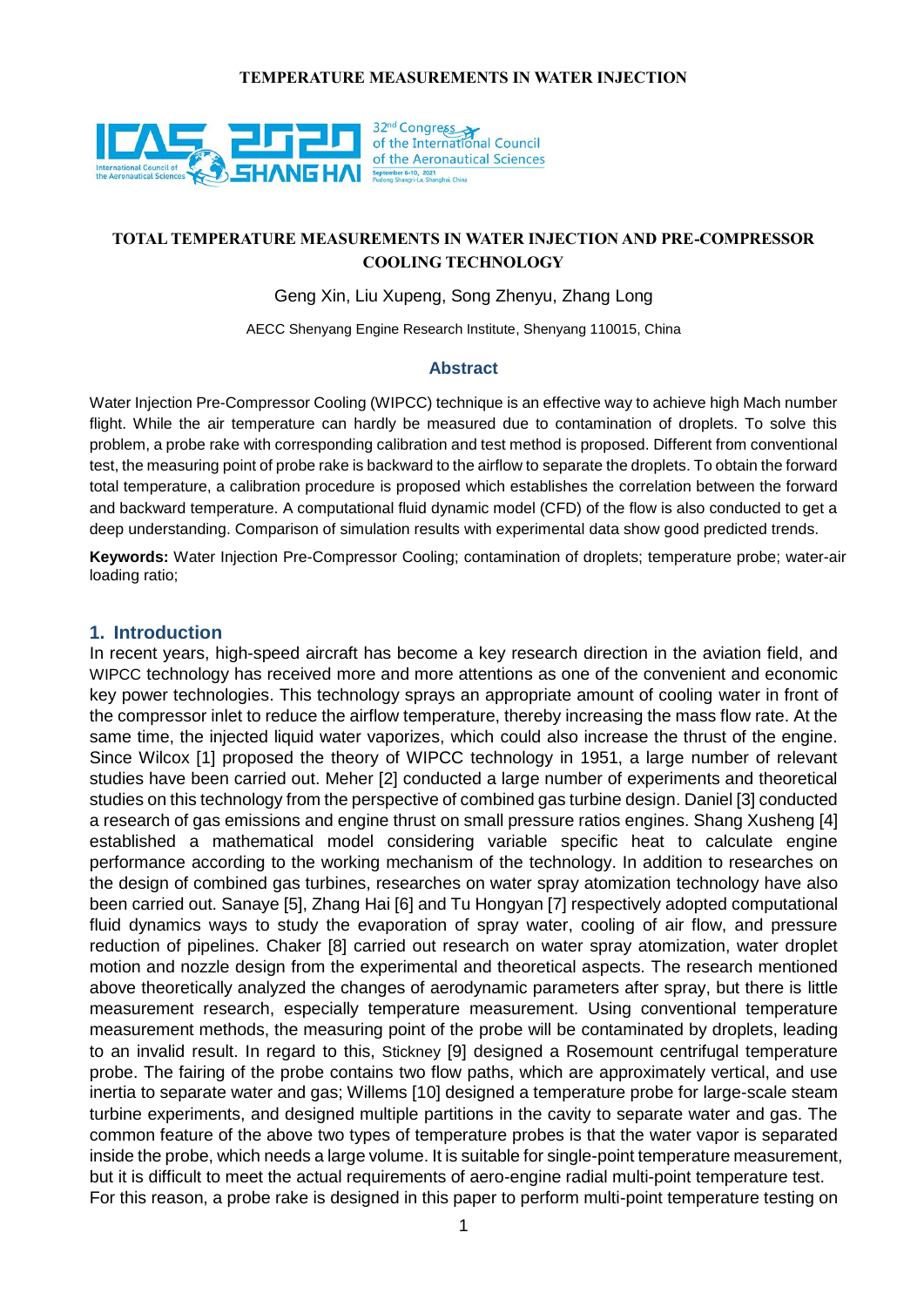the radial direction of the flow field in a water spray environment. The performance is verified on the WIPCC test bench, and the test results are compared with the numerical simulation results.

## **2. Test and methods**

## 2.1 Test bench and probe rake

The experimental test, as shown in Figure 1, is carried out in a high temperature tunnel with a diameter of 300 mm and a thickness of 10mm. The heating test verifies that the tunnel can be considered adiabatic. The nozzles are evenly distributed on the jet spray rod to realize cooling the heated gas by spraying water droplets with mean diameter of 50μm. Three sections were chosen to measure the temperature after the rod at the distance of 3D,5.5D and 8D (D denotes the diameter of the section), respectively.



Figure 1 - Schematic diagram of WIPCC test bench

The probe combines a conventional probe rake with a new designed circular arc protective cover to reduce the water hit on the probe strut. The probe rake has three measuring point at 0.4R, 0.7R, 0.9R distance from the axis of the tunnel, respectively.

# 2.2 Calibration and test method

A reversed test method is proposed which means that the probe is fixed with measuring point backward to the airflow to separate the water droplets. The inertia of the water droplet is much larger than the air, so the droplets trajectory remains unchanged while the airflow does not. As shown in Figure 2, due to the impact of the droplets, one part of the water impacts the protective cover, causing adsorption and splashing, while the other part maintains original motion without contacting the measuring point. Unlike the droplet, airflow can bypass the protective cover to flush the measuring point. Thus, a water droplet masking zone is formed at the measuring point to obtain the pure air temperature.



Figure 2 - Schematic diagram of reversed test principle

The reversed test result is not the total temperature of the air and therefore a corresponding on-site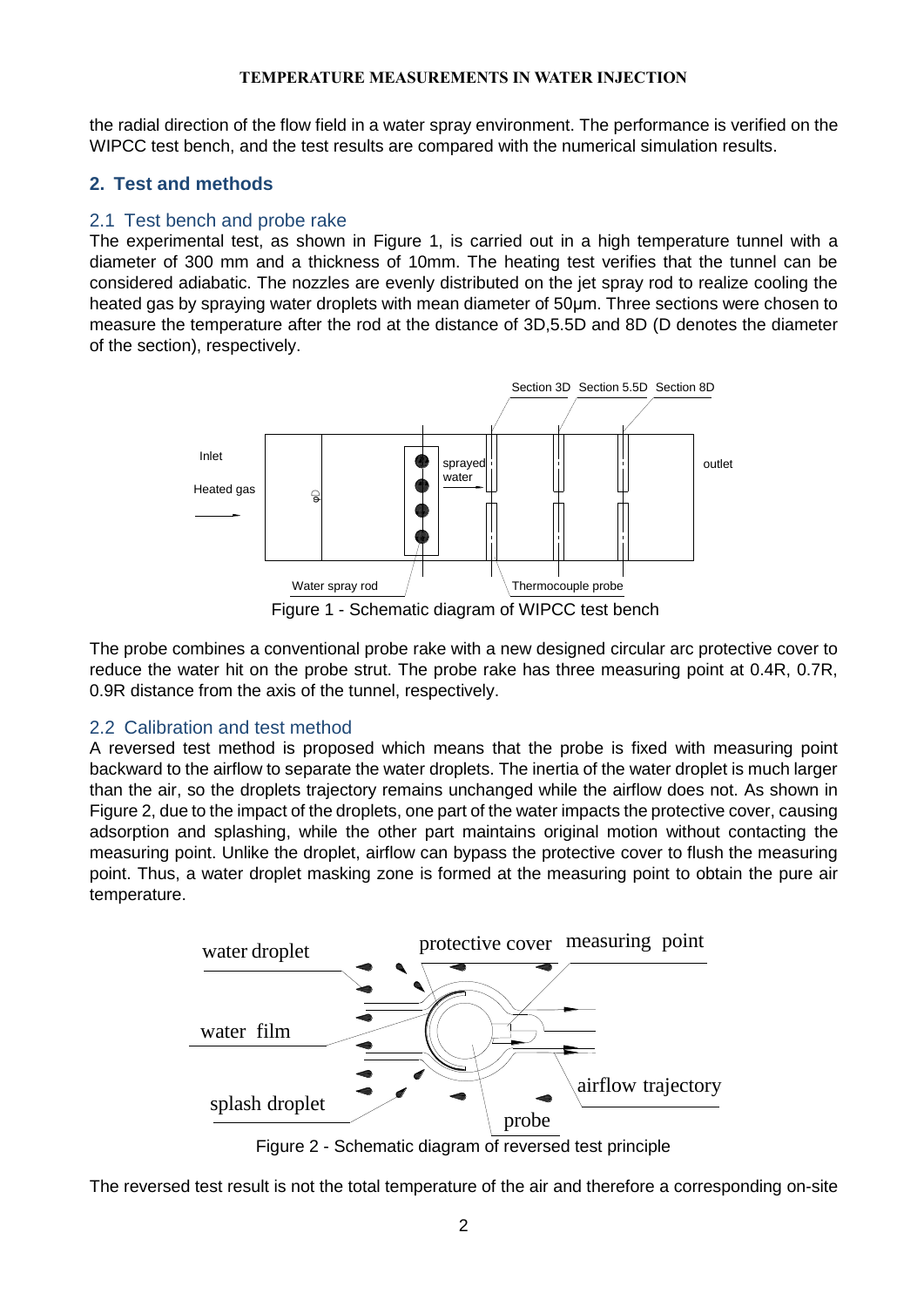calibration procedure is presented. Assuming that the measuring point can get rid of the water spray in the reversed test, and the heat conduction can be ignored if good insulation is provided, the calibration results will be same as no water sprayed case. Then the temperature correlation between the forward and backward measuring point can be established. For example, four probes each with three measuring points were used in the test. Firstly, they were faced forward the airflow as shown in Figure 3(a) and equally spaced temperature gradients were selected within the test temperature range as references to heat the flow. The four probes were marked as T1-T4 clockwise. Secondly, T1 and T3 remained stationary, as shown in Figure 3(b) while T2 and T4 were faced backward the airflow to perform the same temperature gradients test of the first step. Then, as shown in Figure 4 the average temperature of T1 and T3 was plotted on the abscissa, and the average temperature of T2 and T4 was plotted on the ordinate to establish a fitting formula. Two linear fits ( $y_1 = f(x)$  and  $y_2 = g(x)$ ) could be obtained with very high correlation coefficients (R<sup>2</sup> value), equal to or higher than 0.9998 in this case. Finally, a correlation formula which illustrated the forward temperature and the backward temperature could be derived as  $y_1 = \varphi(y_2)$ .



Figure 3 - Assembly diagram of forward and backward calibration method



Figure 4 - Calibration curve

### **3. Experiments and CFD simulations**

The inlet air flow was kept at the rate of 4.87kg/s with the total pressure of 1.25 $\times$ 10<sup>5</sup> Pa and Mach number of 0.23. The measurement was carried out at 2%, 3%, 4%, 5%, and 5.5% of the water-air loading ratio. In each state, the gas was heated to 616K steadily, then water was sprayed at target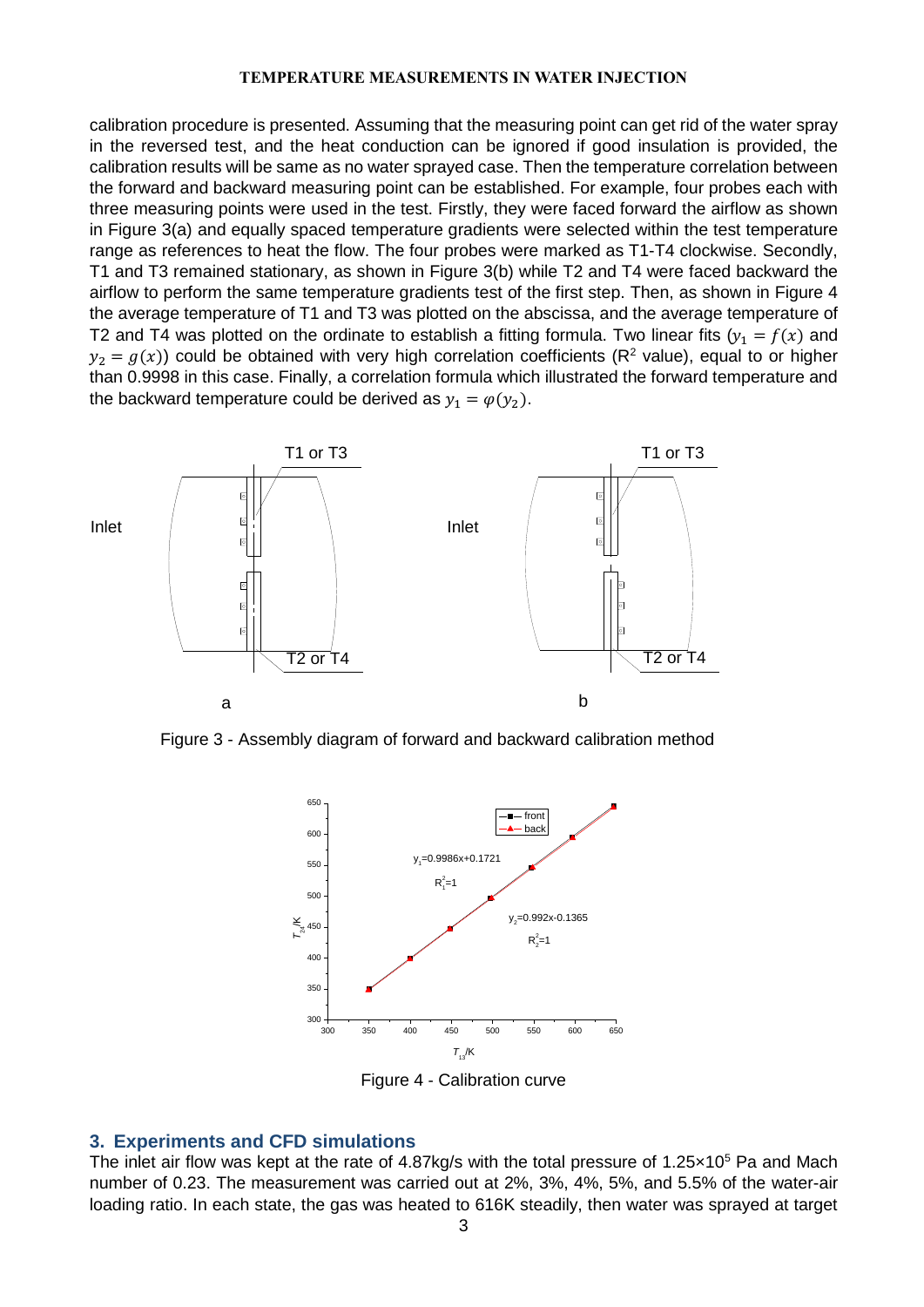water-air loading ratio. The experiment was repeated three times to rule out accidental results. For the simplicity and accuracy of the simulation results, the two-phase flow in the test bench is modeled without the probe. The simulation is conducted by ANSYS Fluent software's realizable k-ε turbulence model. The gas is set as ideal air with viscosity following Sutherland's law in the Euler coordinate system. The water droplet is set as a discrete phase, calculated in the Lagrange coordinate system. The two-way coupling effect of the water droplet and gas is also considered. The gas continuous equation is defined as

$$
\frac{\partial \rho_g}{\partial t} + \nabla \cdot (\rho_g u_g) = 0 \tag{1}
$$

where  $\rho_{\mathrm{g}}$  is the density of air,  $u_g$  is the gas velocity. The momentum equation of gas is expressed as

$$
\frac{\partial \rho_g u_g}{\partial t} + \nabla \cdot \left( \rho_g u_g u_g \right) = -\frac{\partial p}{\partial x} + \rho_g g + \nabla \cdot \tau_g + F \tag{2}
$$

on which p refers to static pressure and F means external volume force. In addition, stress tensor term  $\bm{\tau}_{\mathbf{g}}$  is given by

$$
\tau_{g} = \mu \left( \frac{\partial u_{i}}{\partial x_{j}} + \frac{\partial u_{j}}{\partial x_{i}} - \frac{2}{3} \frac{\partial u_{l}}{\partial x_{l}} \delta \right)
$$
(3)

The dynamic viscosity  $\mu$  is determined by Sutherland's law. The subscript of  $u$  and x represent the component of velocity and coordinate system.

The energy equation of the gas is defined as

$$
\frac{\partial(\rho E)}{\partial t} + \frac{\partial(u(\rho E + p))}{\partial x} = \frac{\partial}{\partial x}(k_{eff}\frac{\partial T}{\partial x} - \sum_j h_j + u_j(\tau)) + S
$$
(4)

where  $k_{eff}$ , *I and S* refer to the effective thermal conductivity, component diffusion flow and heat source.

The evaporation process of droplets contains the heating stage and the evaporation stage. The droplet temperature is calculated based on a heat balance relates the heat change in the droplet to the convective and latent heat transfer between the droplet and the continuous phase as follows

$$
m_p c_p \frac{dT_p}{dt} = h A_p \left( T_\infty - T_p \right) - \frac{dm_p}{dt} h_{fg} + A_p \varepsilon_p \sigma \left( \theta_R^4 - T_p^4 \right) \tag{5}
$$

where  $c_p$ ,  $T_p$ , h and  $T_{\infty}$  represent droplet heat capacity, droplet temperature, convective heat transfer coefficient and temperature of continuous phase, respectively. And  $dm_p/dt$ ,  $h_{fg}$  and  $A_p$  mean rate of evaporation, latent heat and the surface area of the droplet. Also,  $\sigma$  represents particle emissivity,  $\varepsilon_p$  stands for Stefan-Boltzmann constant,  $\theta_R$  refers to radiation temperature.

 $T_p$  means droplet temperature.

The walls of the bench tube are set up as a slip boundary and the outlet boundary is set up as a pressure outlet boundary. The second-order upwind discrete equation is used, and the residual is less than  $1 \times 10^{-5}$  to judge the convergence of the result. The grid independence is conducted on 135 thousand, 732 thousand and 1.34 million elements on radial temperature of section 8D.

The radial height is divided by the radius of the flow field to achieve normalization, and the result is shown in Figure 5. It is found out that the temperature deviation between 732 thousand and 1.34 million elements is less than 0.6%. Thus, 732 thousand million grids are chosen for the simulation.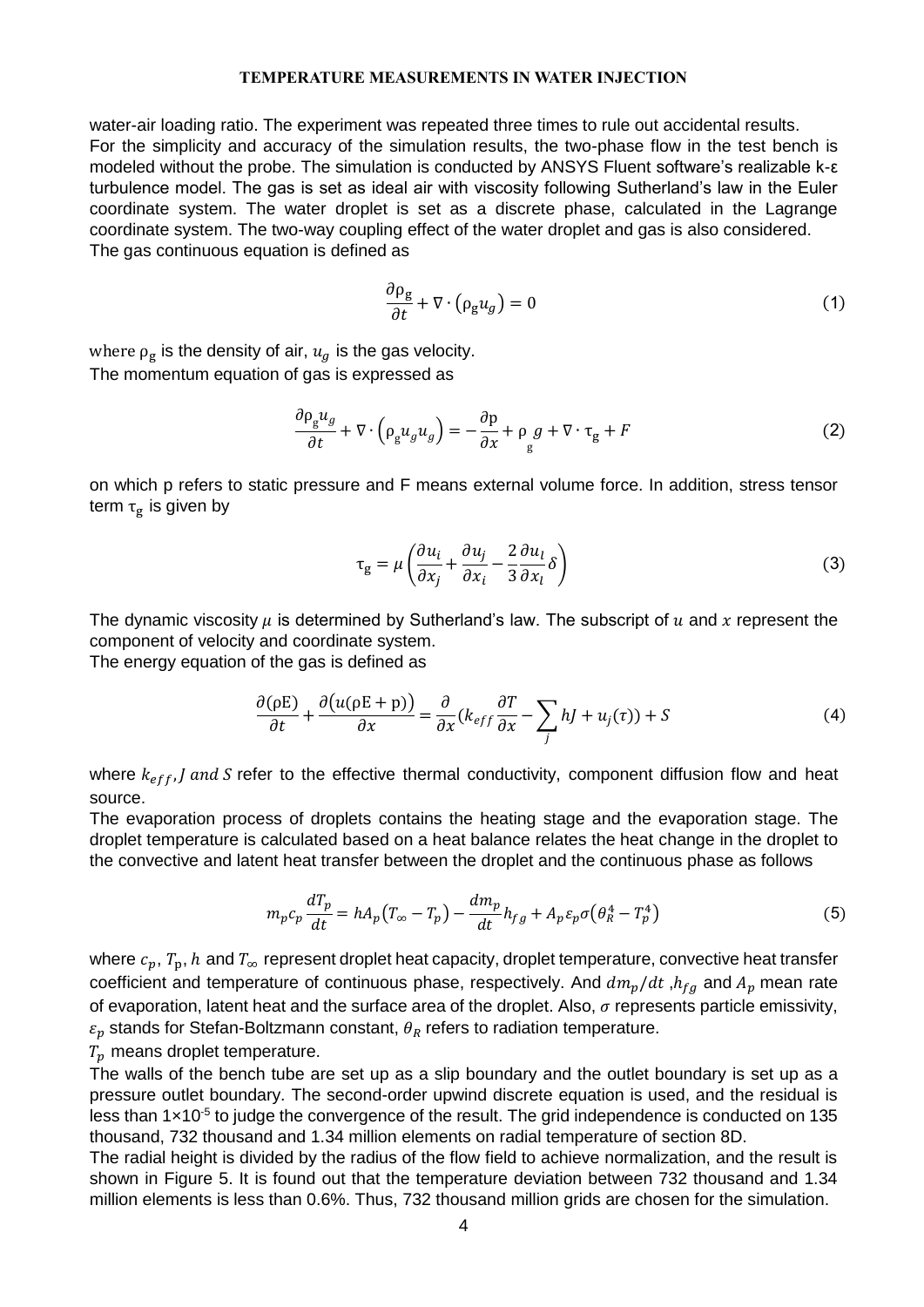

Figure 5 - Mesh independence validation

## **4. Results**

The results mainly contain two parts. One is the waterproof effect, while the other is the consistency of the measurement results by comparison with the CFD results.

## 4.1 Waterproof effect

In conventional test methods, measuring points will inevitably contact with water, the primary purpose of this experiment is to check whether the probe points are in contact with water. Five heated experiments among 1%-5.5% water-air loading ratios were conducted. Whether the temperature of the measuring point is higher than the boiling point of the water under the experimental pressure (giving a 5K margin) was used as a criterion for judgment, and it turned out that under 4% water to gas loading ratio, none of the measuring points contacted with the water, while at 5% water to gas loading ratio, a measuring point in the section began to contact the water.

## 4.2 Consistency of the measurement results

Three sections were chosen to measure the temperature in the test. In order to verify the accuracy of the measurement method, the deviation between the measure results and the numerical results are compared. The numerical results are shown in Figure 6, which show good agreement with the results obtained by Tu Hongyan [7]. By comparison of test results with numerical results, it is found that the deviation of the section 3D is 3% at 1% water-air loading ratio, 9% at 3% water-air loading ratio, and the deviation of the section 8D is 2% at 1% water-air loading ratio, 6% at 3% water-air loading ratio. The results indicate that the test method is feasible.



Excluding the measuring points in contact with water, the deviations between the calculated average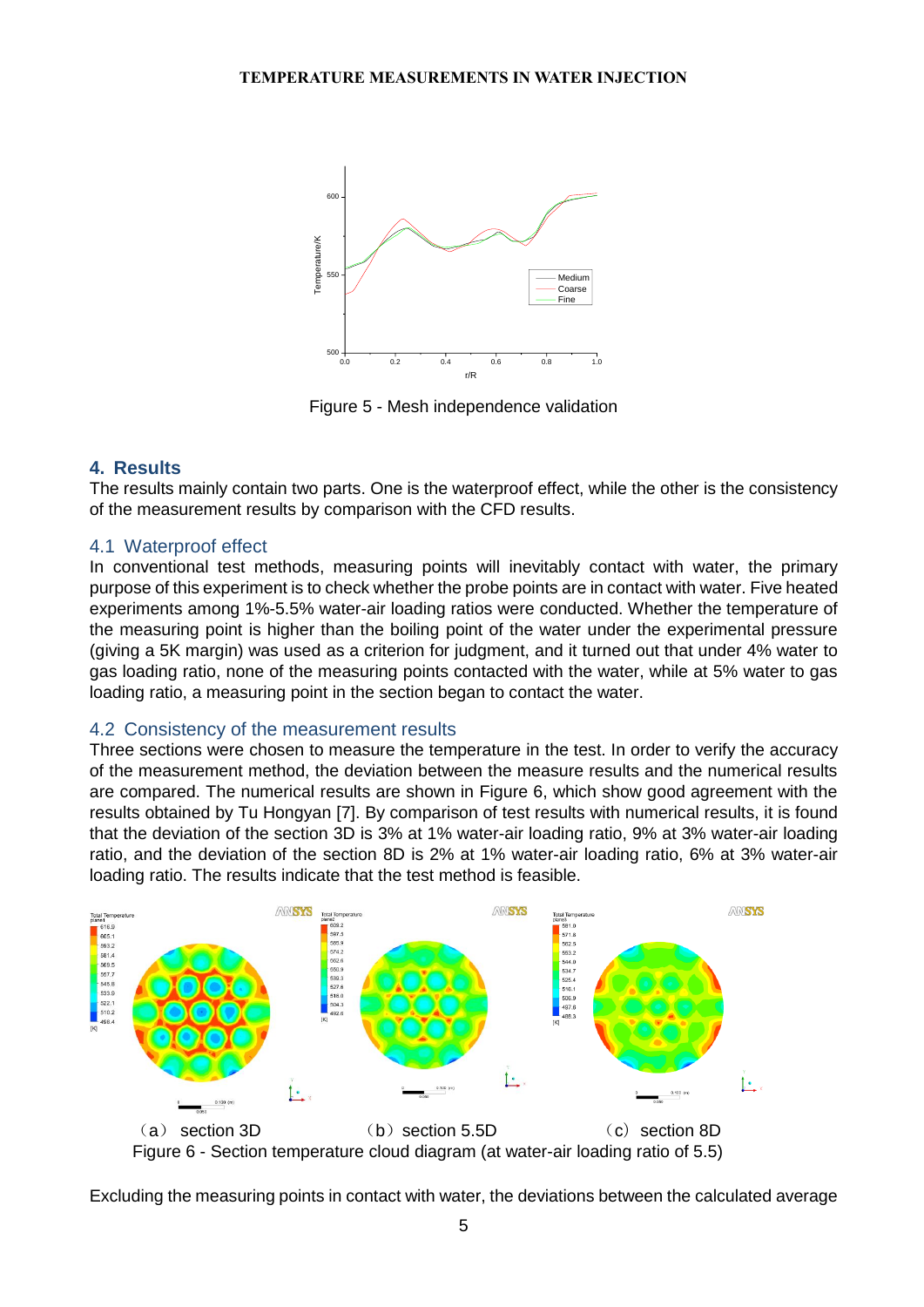temperature of the measuring point at the same radial height and the measured value under different test sections at corresponding water-air loading ratios are shown in Figure 7-9. Tjm is defined as the numerical average temperature of the section, and Tj is defined as the numerical temperature at the measuring point. Tc is the experiment temperature at the measuring point. It can be seen that as the distance between the probe and the nozzle increases, the deviation between the test results and the numerical results decreases. In the same section, the deviation of the measuring point is largest at 0.9R and smallest at 0.4R, while the deviation at 0.4R and 0.7R is close. For example, when the water-air loading ratio is 2%, the deviation at 0.4R measuring point in section 3D is 6%, and the deviation at 0.9R measuring point is 11%. This is because the water droplets are attached to the inner wall surface of the casing, which causes a large thermal conductivity error at measuring point. When the water-air loading ratio is 3%, the deviation is nearly 7% at 0.4R and 0.7R in the 3D section. For the test with a water to air ratio of 4% or above, the temperature deviation at the measuring point is more than 10%.



Figure 7 - Average temperature of different radial measuring points in section 3D



Figure 8 - Average temperature of different radial measuring points in section 5.5D



Figure 9 - Average temperature of different radial measuring points in section 8D

There are three main reasons for the deviation between the numerical results and test results. Firstly, the numerical simulation does not consider the interference of the probe in the field. Secondly, the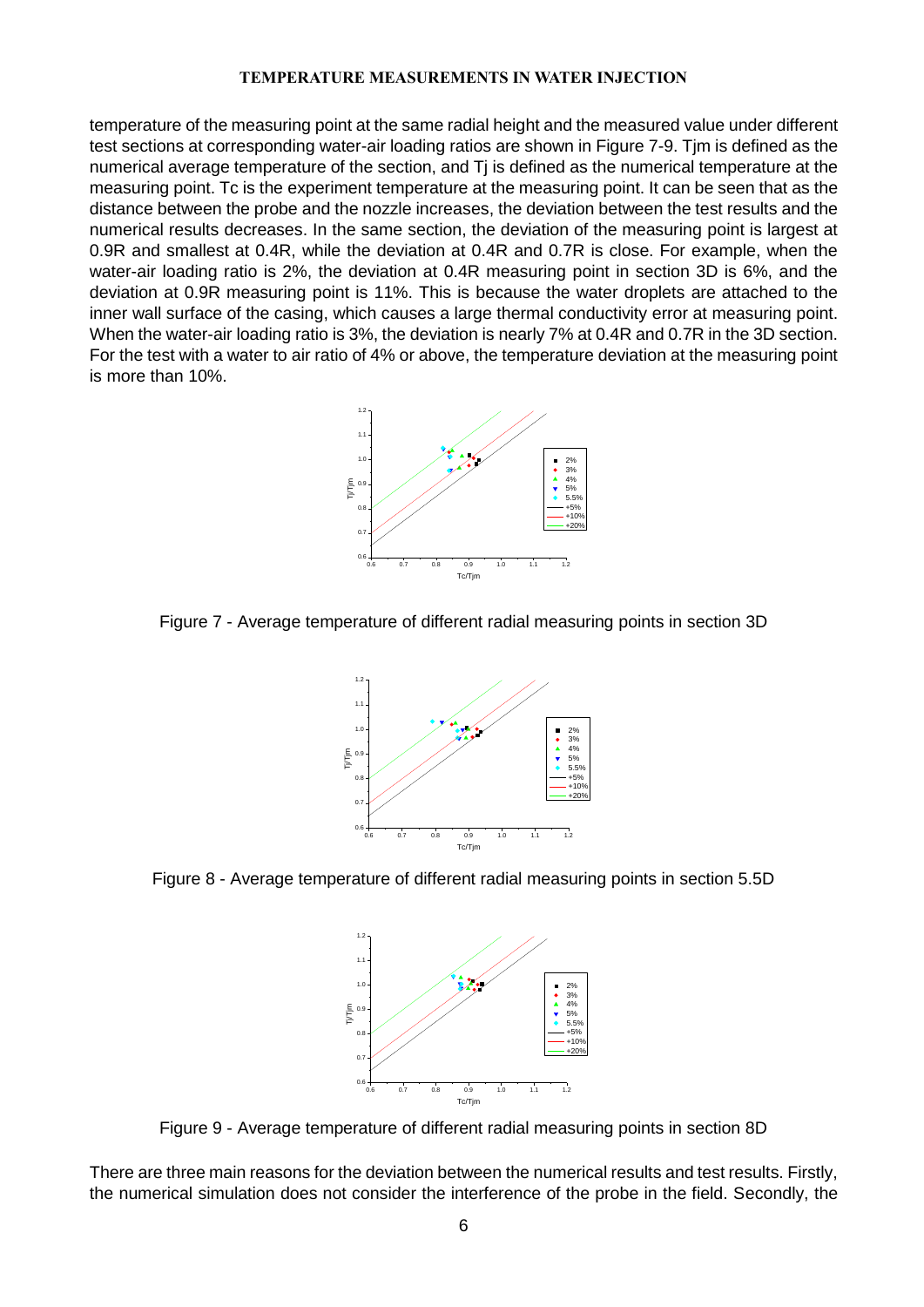calibration and test method does not consider the influence of Mach number change due to the spray, which need further research. Thirdly, the probe has test errors, which include thermal conductivity, radiation, and speed errors. Considering the test conditions, the radiation error and speed error of the probe have little effect on the deviation, but the thermal conductivity error caused by droplets is drastic. The test results show that the error is small under low water-air loading ratios and large at high ratios. It also shows that the probe has a certain waterproof and heat insulation effect. However, anomalous results came out under more intense conditions. This article mainly verifies the feasibility of the test probe design and test method, and the related error analysis needs further experimental research.

## **5. Conclusion**

The devise of a probe with corresponding calibration method used for WIPCC technique is described. The probe is proved to function well under 4% water-air loading ratio. The CFD results are consistent with the test results indicating that the probe design, calibration and test method is feasible. The test data will help to gain insights into the probe design and calibration method.

## **References**

- [1] Wilcox E C, Trout A M. Analysis of thrust augmentation of turbojet engines by water injection at compressor inlet including charts for calculating compression processes with water injection[R]. NACAreport-1006,97-116,1951.
- [2] Bhargava R, Meher-Homji C B. Parametric analysis of existing gas turbines with inlet evaporative and overspray fogging[J]. *Journal of Engineering for Gas Turbines & Power,* 127(1):387-401, 2002.
- [3] Daniel G, Martin C. An experimental study of water injection into a Rolls-Royce model 250-C20B turboshaft gas turbine[R]. AIAA-2008-4902.
- [4] SHANG Xusheng, CAI Yuanhu, CHEN Yuchun, et al. Performance simulation of the mass injection pre-cooled TBCC engine for hypersonic vehicles[J]. *Chinese Space Science and Technology*,25(4): 54-58,2005.
- [5] Sanaye S, Rezazadeh H, Aghazeynali M, et al. Effects of inlet fogging and wet compression on gas turbine performance[C] *ASME Turbo Expo 2006*: *Power for Land*, *Sea*, *and Air*. Barcelona, Spain: American Society of Mechanical Engineers, 769-776, 2006.
- [6] Zhang H, Jiang B, Zheng Q, et al. Investigation on cooling effectiveness and flow resistance of inlet fogging location in gas turbine inlet duct[C] *ASME Turbo Expo 2015*: *Turbine Technical Conference and Exposition*. [Montreal Canada](https://www.baidu.com/link?url=ImzV12_UwlF69RWHqRhps7hFWCKHnpm57_z3iJ2xmqElJhIZsSRWloKxlC5AiErQ&wd=&eqid=a1d66bc90006b00e000000035e7df5bb): American Society of Mechanical Engineers: V003T20A013:1-9,2015.
- [7] Tu Hongyan, Deng Yuansong, Kang Song,etc. Numerical Simulation for Effects for Water/Air Ratio on Injection Characteristics with Water Injection Pre-Compressor Cooling[J]. *Journal of Propulsion Technology*, 38(6), 1302–1309,2017.
- [8] Chaker M, Meher-Homji C B, Mee T. Inlet fogging of gas turbine engines—part I: fog droplet thermodynamics, heat transfer, and practical considerations[J]. *Journal of Engineering for Gas Turbines & Power*, 126(3):413-428, 2004.
- [9] Stickney T M, Shedlov M W, Thompson D I. Total Temperature Sensors, Technical Report 5755, Revision C[R]. Rosemount Aerospace/BFGoodrich, 1-29 ,1994.
- [10]Willems D E. Combustion turbine having inlet air flow temperature sensor and related methods: U.S. Patent 6, 775, 988[P]. 2004.